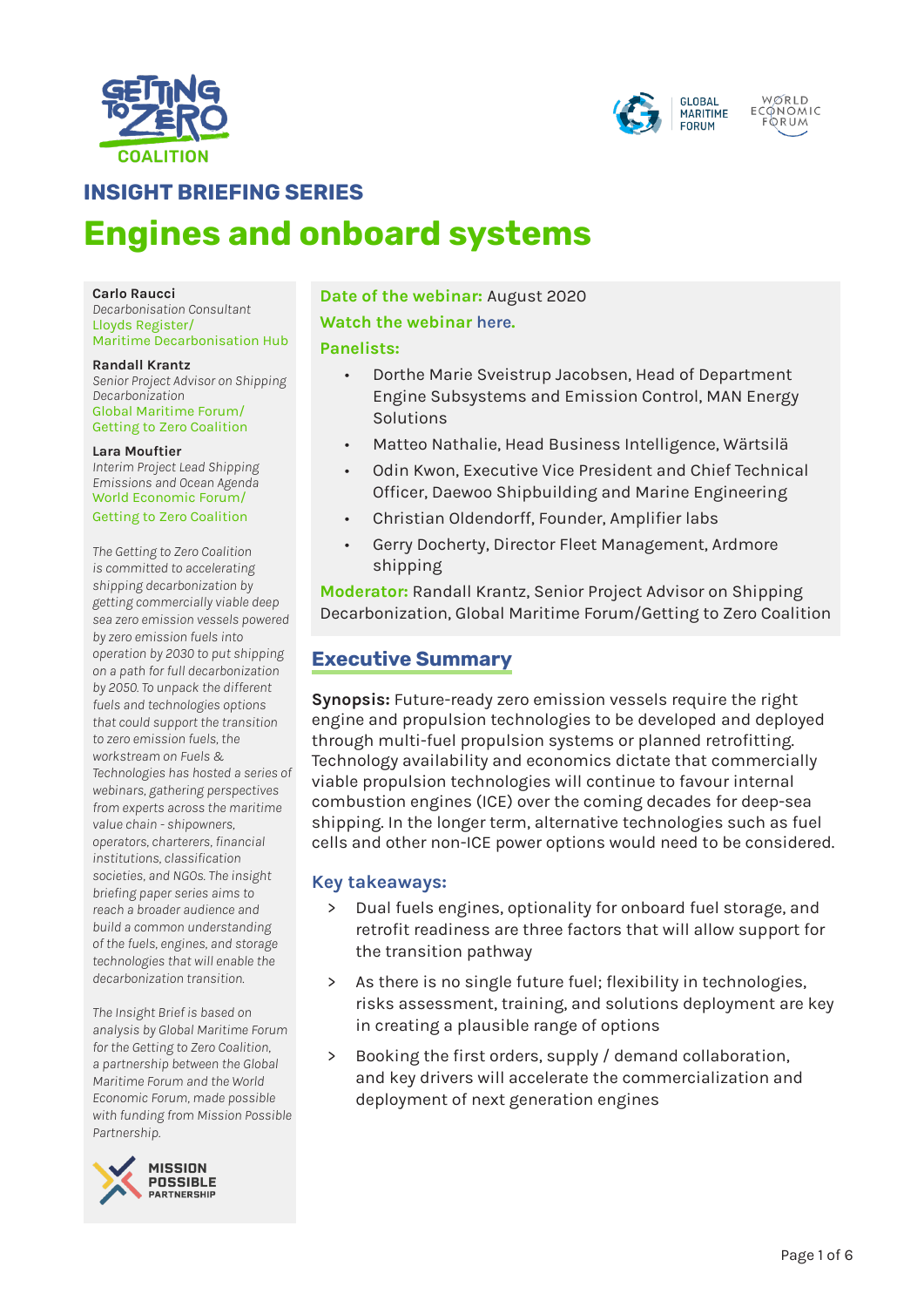

# **Detailed Summary**

#### **1. Engines and onboard systems**

*a. Timeline perspective*

When exploring new engines and combustion technologies, "The focus should be on the system as a whole" said Matteo Nathalie, Head Business Intelligence at **[Wärtsilä](https://www.wartsila.com/)**. Fuel flexibility is a matter of engine and tanks; it is about combustion as well as storage of fuels. If the engine is built with modular design, it can be retrofitted to accommodate other fuels. Tanks and auxiliary systems for a second fuel can be added at a future stage, provided that the vessel is designed to accommodate them with available space and appropriate structural reinforcements.

As presented by Dorthe Jacobsen, Head of Department of Engine Subsystems and Emission Control at **[MAN Energy Solutions](https://www.man-es.com/)**, developing a new engine can take up to 10 years from the stage of research and development to successful implementation. Regulatory approval can make this process even longer. Between changes in regulation, development, and deployment of technologies, even simple changes in emission reduction technologies can take five years. Taking as example, the implementation of nitrogen oxide tier III regulation. It took MAN Energy Solutions 5 years between bed testing and the launch of the dual fuel engine in 2016 to meet those regulations. Today, some dual fuel engines are already in operation, with injection systems capable of handling multiple fuels.

*b. Two stroke dual- and multi-fuel engines*

On the pathway to decarbonization, in order to mitigate business risks associated with fuel-related uncertainties, it is fundamental to invest in fuel flexible solutions. In the future, two stroke and dual fuel engines can respond to the needs of new design and retrofitting [exhibit 1]. For example, fully electronically controlled engines can be rebuilt to accommodate other fuels such as LNG and methanol.

The most flexible and agnostic solution remains the dual fuel engine running on heavy fuel oil (HFO) and an alternative fuel. Dual fuel engines enable the Otto cycle and the Diesel cycle to burn both liquid and gaseous fuels. With minor retrofits, dual fuel engines can be adapted to burn a variety of fuels in a smooth and uninterrupted way, much like LNG and LPG can share the same engine. The other alternative fuel can be adapted to run on methanol or ammonia. However, dual fuel engines won't be a panacea, as a methanol/ ammonia engine won't be possible, for example. "To move forward, the most important for a ship owner will be the availability and infrastructure allowing the vessels to run on dual fuel engines," said Gerry Docherty, Director Fleet Management at **[Ardmore Shipping](https://ardmoreshipping.com/)**.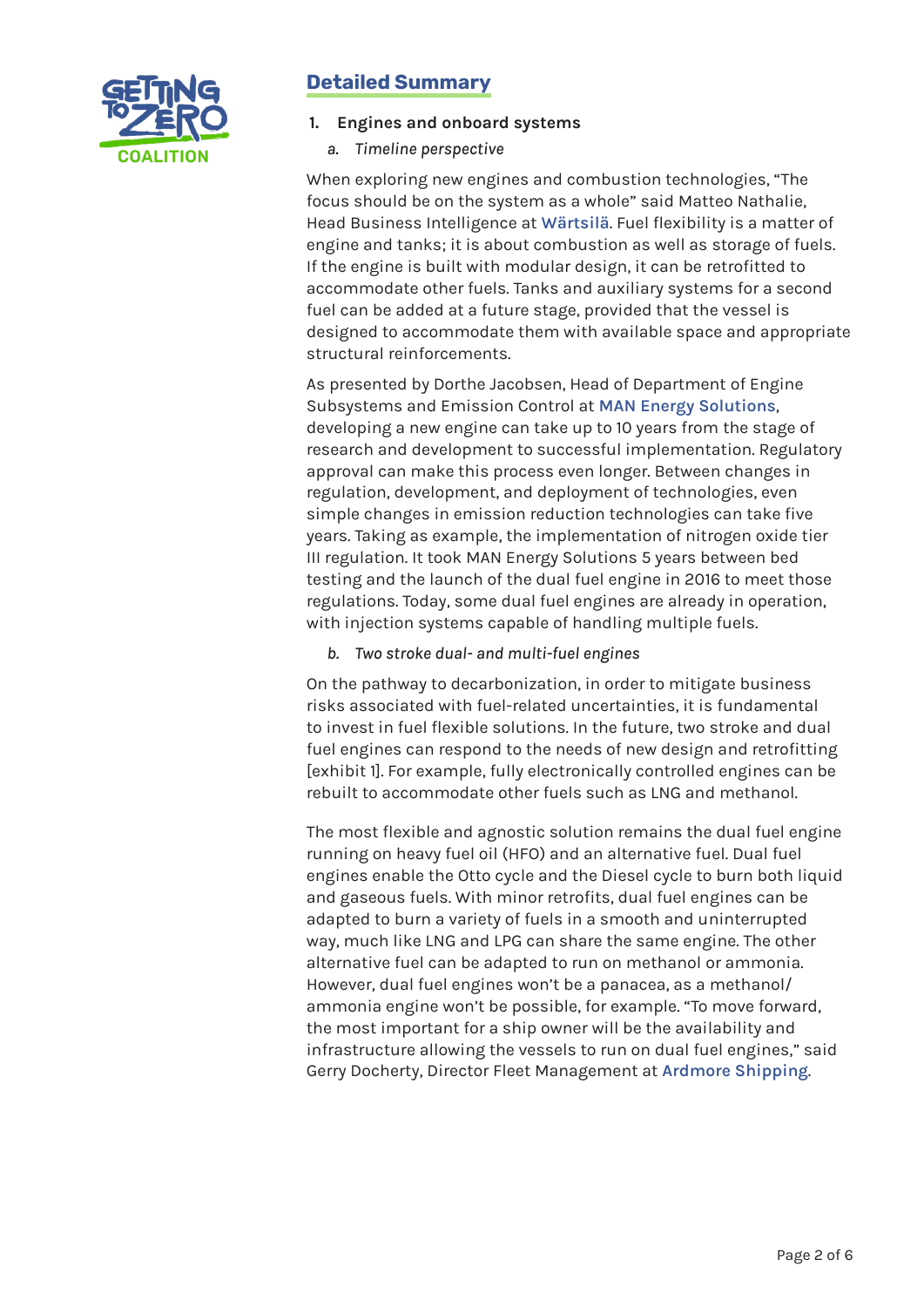

*Exhibit 1: MAN two-stroke engines*

*Source: Which engines can burn which fuels? (2021)*

| <b>Fuel types</b>   | <b>MC</b> | $ME-B$ | $ME-C$                      | ME-GI      | $ME-GA*$ | <b>ME-GIE</b> | <b>ME-LGIM</b>                           | <b>ME-LGIP</b> |
|---------------------|-----------|--------|-----------------------------|------------|----------|---------------|------------------------------------------|----------------|
| 0.0 - 0.5% S VLSFO  | Design    | Design | Design                      | Design     | Design   | Design        | Design                                   | Design         |
| High-S HSHFO        | Design    | Design | Design                      | Design     | Design   | Design        | Design                                   | Design         |
| LNG                 |           |        | $-$ Retrofit***             | Design     |          |               | Design Retrofit*** Retrofit***           | Retrofit***    |
| <b>LEG (Ethane)</b> |           |        | - Retrofit*** Retrofit***   |            |          |               | Design Retrofit*** Retrofit***           |                |
| Methanol/Ethanol    |           | - 1    | Retrofit**                  | Retrofit** | -        | Retrofit**    | Design                                   | Retrofit**     |
| <b>LPG</b>          | $\sim$    | o.     | Retrofit**                  | Retrofit** | -        | Retrofit**    | Retrofit**                               | Design         |
| <b>Biofuels</b>     | Design    | Design | Design                      | Design     | Design   | Design        | Design                                   | Design         |
| Ammonia ****        |           |        | - (Retrofit**) (Retrofit**) |            |          |               | - (Retrofit**) (Retrofit**) (Retrofit**) |                |

Otto-cycle gas engine

\*\* Only one second fuel per retrofit

\*\*\* Both LNG and LEG for same engine possible

\*\*\*\* Ammonia burning engine development started

#### *c. Technical challenges*

During the webinar, Odin Kwon the Executive Vice President and Chief Technical Officer of **[Daewoo Shipbuilding and Marine Engineering](https://www.dsme.co.kr/)** has shared some insights about the challenges that a fuel as ammonia could face. Indeed, such challenges are worth considering and addressing for each different fuel. To identify possible deviations, review the effectiveness of prevention, and increase safety operation, the company has run a workshop on risk management.

While choosing to run a vessel on another fuel, onboard systems, bunkering, and storage must be considered. This is true whether vessels are new or retrofitted. A change in facilities for embarking and storing new fuel must be on the agenda while density and temperature requirement plays a major role on tank size and specifications. Tank size will also influence the capacity of freight that can be carried. Fuel tanks are the most difficult component to change during a retrofit process for a dual fuel engine. As energy density in fuels differs, tank size must be considered well in advance [exhibit 2]. For example, ammonia requires more than four times the volume required for oil fuels and requires a pressurised tank. LNG or LPG tanks, which are also pressurised, can be easily adapted for ammonia.



There is also an inherent risk which is related to the specificity of each fuel due to the level of toxicity, inflammability and corrosivity.

*Exhibit 2: Relative fuel storage volume for various shipping fuels (storage volume including tank relative to diesel)*

*Source:* **[Ricardo & Environmental](https://www.globalmaritimeforum.org/content/2021/06/South-Africa_fueling-the-future-of-shipping.pdf)  [Defense Fund](https://www.globalmaritimeforum.org/content/2021/06/South-Africa_fueling-the-future-of-shipping.pdf)***, 2021, p.18 1*

<sup>1</sup> **[Ricardo & Environmental Defense Fund. \(2021\) South Africa:](https://www.globalmaritimeforum.org/content/2021/06/South-Africa_fueling-the-future-of-shipping.pdf)  [fueling the future of shipping.](https://www.globalmaritimeforum.org/content/2021/06/South-Africa_fueling-the-future-of-shipping.pdf)**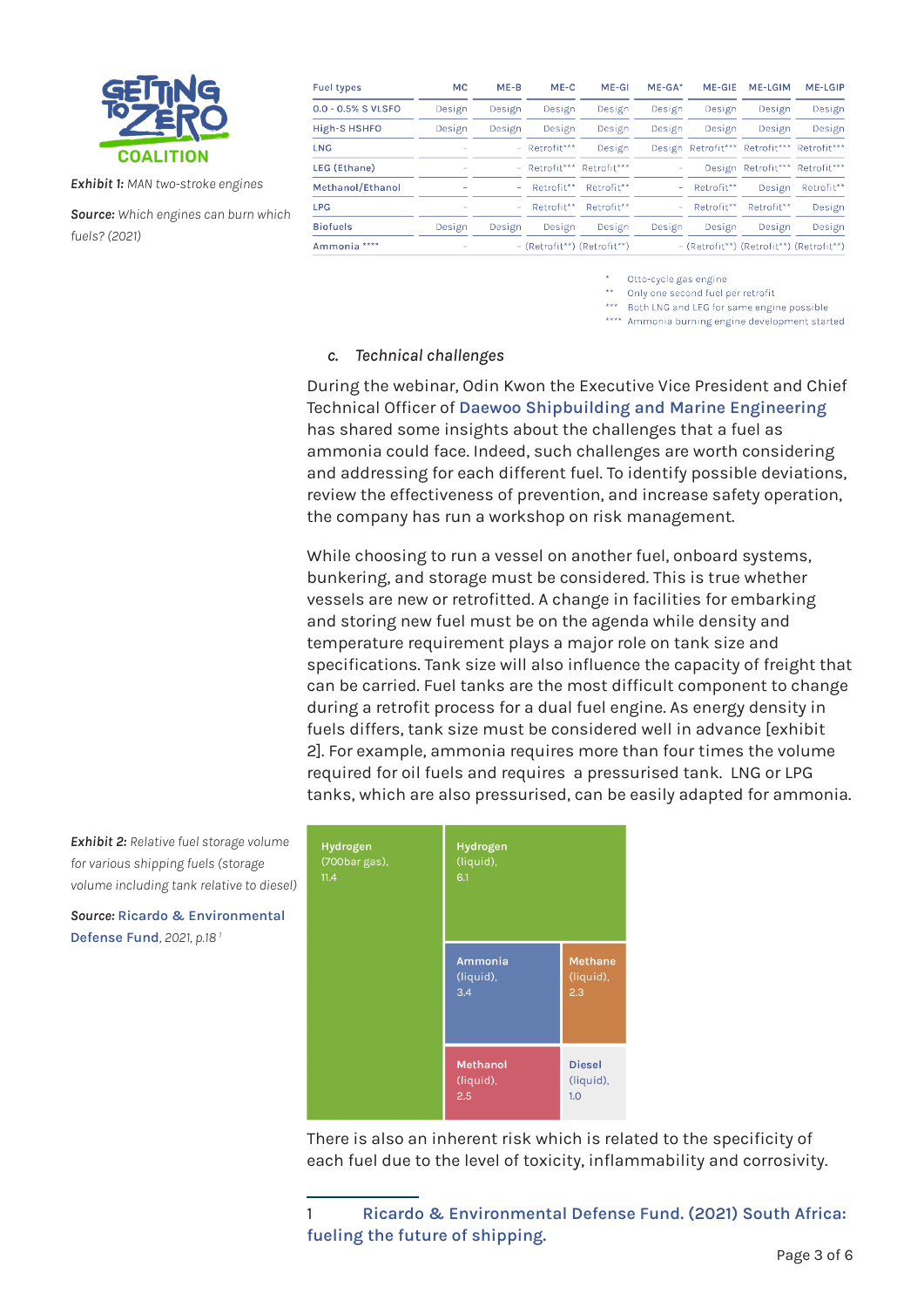

- **2. Looking forward on the transition pathway**
	- *a. The power of flexibility*

There are currently many options available that can be considered as fuels of the future. Their employability will, however, depend on different factors such as geography, availability of fuel stocks, and global and national regulations. Choice of scalable zero emission fuels will impact both vessel design and shipyard infrastructure, and requires an increasing need for action despite uncertainty. For these reasons, adaptability from engine manufacturers, shipyards, and fuels providers will allow actors in the maritime value chain to remain flexible in their decision-making. "Investing in fuel flexibility and dual-fuel combustion engines will help mitigate compliance and business risks" said Matteo Nathalie.

## *b. Global and local training*

As widespread and systemic change is needed to speed up the maritime industry's transition to a zero-carbon future, the International Transport Workers' Federation (ITF)<sup>2</sup> explains on a position paper how seafarers will lead the just transition needed for a sustainable shipping future. Gerry Docherty outlined the importance to consider the diversity of markets as well as technical and cultural differences related. Indeed, during the design and construction phase of a vessel training requirement would need to be taken into account by the vessel designer, engine manufacturer and shipyards. In addition, differences in flag states will create multiple mechanisms for handling machinery onboard and ashore. This is why it is crucial to actively improve and build capacity and know-how. Workers must be brought along through the innovation phases to deliver the fuels and services and address the issues related to their own roles.

## **3. Building the ship of the future**

## *a. Containerization*

Christian Oldendorff the Founder of **[Amplifier Labs](https://amplifierlab.io/)** introduced the concept of containerization - the use of modular designs for selfcontained engines, tanks, and auxiliary systems that can allow for the rapid switching or upgrading of required technologies. Used as a modular electric engine running on different types of energy, the fuel tank can be containerized for added flexibility.

Containerization is considered a disruption due to the substantial change of engine set-up. Containerized energy solutions can adapt to low cost fuels, allow for retrofitting, and keep capital costs for tanks down while increasing bunkering efficiency. Supplying fuels this way will reduce the need for onboard maintenance and associated operational costs. Maintenance could be done ashore as containers could be taken on and off the ships. While fuel selection will depend on the routes and ports, containerization can contribute to a new pathway for energy suppliers and opens a realm of possibilities for power companies.

<sup>2</sup> **[ITF. \(2021\). How seafarers will lead the just transition needed](https://www.itfglobal.org/en/reports-publications/itfs-sustainable-shipping-position-paper)  [for an equitable future](https://www.itfglobal.org/en/reports-publications/itfs-sustainable-shipping-position-paper)**.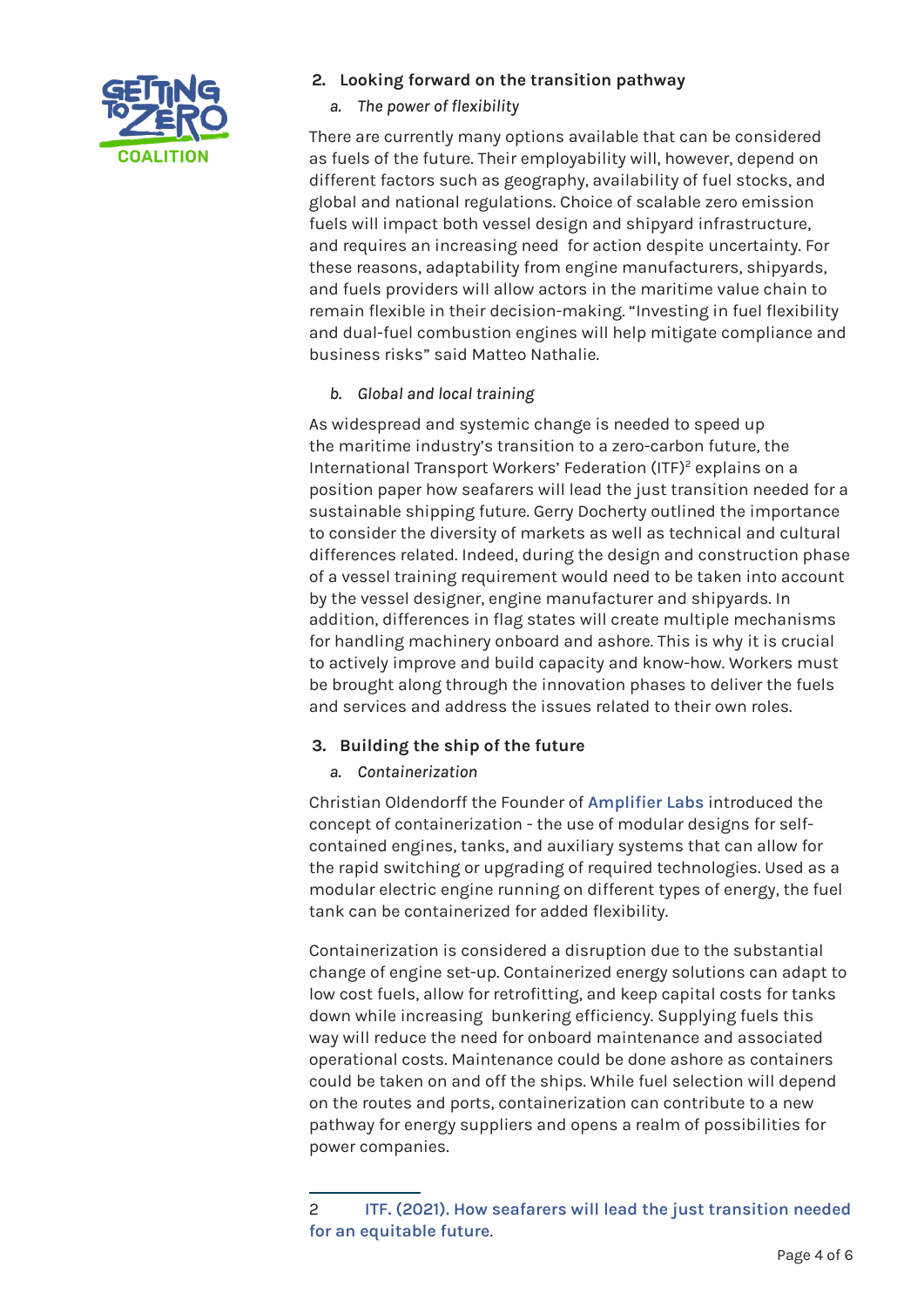

## *b. Other technologies*

Gerry Docherty mentioned that wind technologies could be part of the transition pathway. In this case, wind power could serve as primary propulsion offering a completely different solution which would imply reconsidering the vessel design. Different solutions at different stages of maturity are already on the market and can be adapted to retrofit vessels. Reaching medium and large scale commercialization, **[TOWT](https://www.towt.eu/voilier-cargo-towt/?lang=en)** is a modern Smart Sailing Cargo Ship with a carrying capacity of 1,000 TEU.

The **[Windship Technology](https://windshiptechnology.com/)** is scalable and can be installed on vessels over 30,000 tonnes. It is an auxiliary power supply and each rig is a three vertical wing set 35 metres high. Eco Marine Power (EMP) has announced that sail-assisted propulsion and solar powered devices for ships are ready for demonstration and testing in Japan. The **[Wing Sail Mobility \(WISAMO\)](https://www.michelin.com/en/press-releases/2021-movinon-michelin-presents-two-innovations-to-accelerate-the-development-of-sustainable-mobility/)** project is an automated, telescopic, inflatable wing sail system that can be fitted on both merchant ships and pleasure crafts.

## **4. Enablers**

It was noted that needs and interests differ along the value chain, so flexibility in engines and installations offer a broader range of options. From a timeframe perspective, technology could foster proactivity for first movers. Panellists discussed a range of enablers for the commercialization and deployment on next generation engines, onboard and storage systems:

- Collaboration is key as collective action allows stakeholders to amplify their voices and explain their needs to the value chain, enabling the acceleration of pilot and demonstration projects for new engines and technologies.
- External drivers for change will accelerate the implementation of new technologies, develop more business cases, and push for a legislative framework. The Call to Action<sup>3</sup> made by the Getting to Zero Coalition is one example of an accelerator that made headlines with over 200 signatories calling for full industry decarbonization by 2050.
- Public dialogue can improve the overall development. Indeed, in implementation phases, there is a mix of regulation, technology development, and public pressure that will push investment. While raising public awareness is a challenge, the message could find an echo as civil society plays a central role in the supply chain system.

## **Conclusion**

In this webinar we were reminded that two-stroke engines are and will be available to burn a range of fuels while the onboard storage system must also be considered From the perspective of shipyard and ship owners the need for flexibility was highlighted as a key enabler on the transition pathway for retrofitting and new built vessels. This

<sup>3</sup> **[Getting to Zero Coalition. \(2021\). Call to Action for Shipping](https://www.globalmaritimeforum.org/content/2021/09/Call-to-Action-for-Shipping-Decarbonization.pdf)  [Decarbonization](https://www.globalmaritimeforum.org/content/2021/09/Call-to-Action-for-Shipping-Decarbonization.pdf)**.